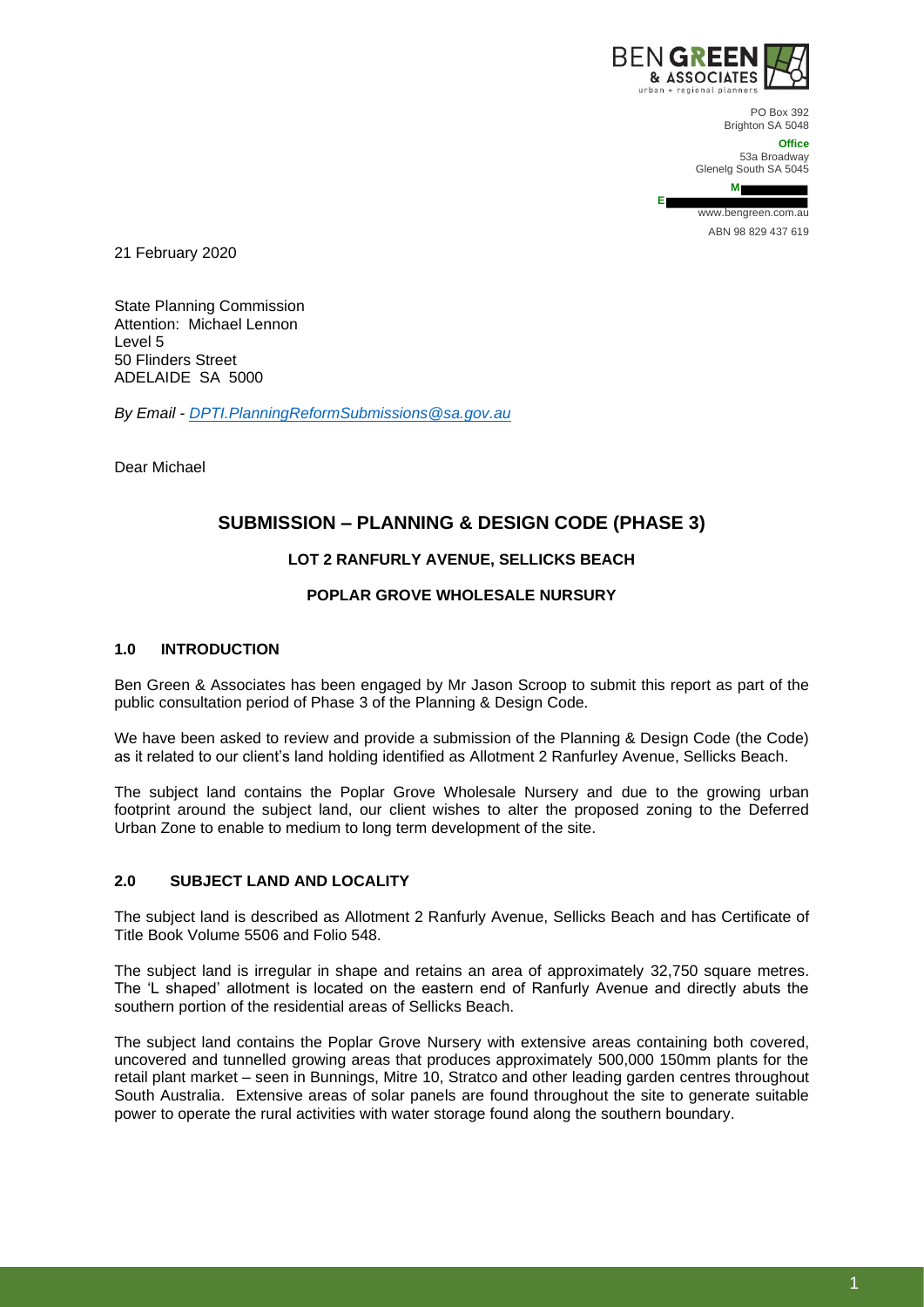

**Subject Land – Lot 2 Ranfury Ave, Sellicks Beach** 



*Source – SAPPA*

The subject land contains a slope rising from the northern section of the allotment to the southern boundary. This slope is evident as it leads towards Main South Road and the Sellicks Hill escarpment to the south-east.

The subject locality comprises a mix of residential allotments containing single and two storey detached dwellings and various rural activities in the form of floriculture, horticulture, grazing and cropping.

The land to the immediate west of the subject land is part of the residential areas of Sellicks Beach with small residential sized allotments containing detached dwellings. To the north of the subject land are three allotments containing horticultural pursuits (olives) and grazing. To the south contains land used for horticulture (olives), cropping and grazing. Similar, land to the east is used for grazing of livestock.

Further to the north of the subject land, to the north of Gulf View Road, two large allotments are retained as 'Deferred Urban Zones' to accommodate the medium to long-term urban growth of Sellicks Beach.



*Source – SAPPA*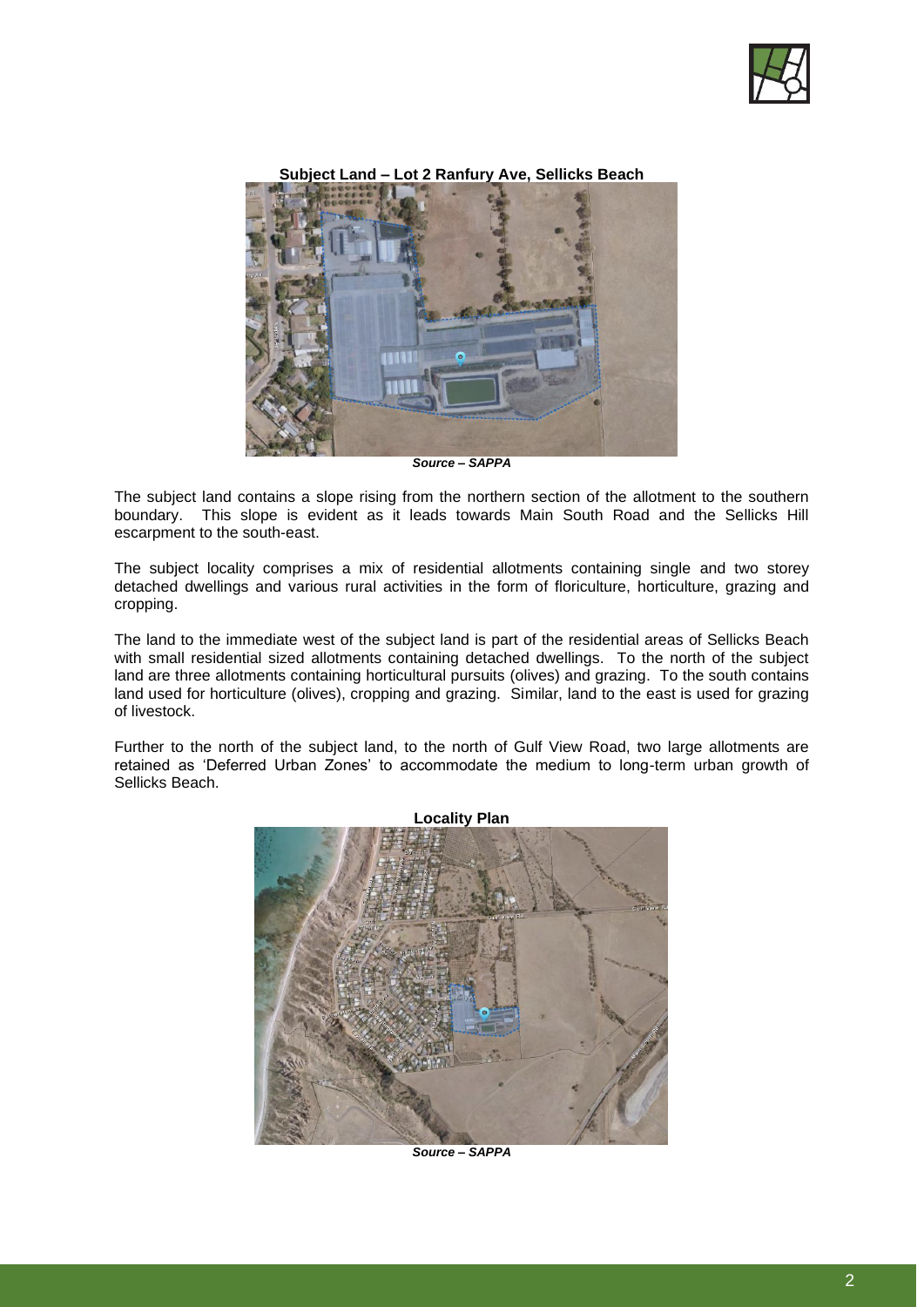

#### **3.0 PLANNING ASSESSMENT**

## *3.1 Development Plan Zoning*

The subject land is located within the Primary Production Zone as depicted on Map Onka/111 of the Onkaparinga Council Development Plan consolidated 20 December 2018.

The land to the north, east and south of the subject land are also situated within the Primary Production with the land to the west located in the Residential Zone. The land directly north of Gulf View Road is located in the Deferred Urban Zone and earmarked for urban development in medium to long term.



The Residential Zone to the west of the subject land also contains the Sellicks Beach Policy Area 45. This Policy Area contains a suite of policies to guide residential development with the emphasis on low intensity development, characterised by large allotment sizes, deep setbacks and large separation between dwellings.

The Policy Area also states that this area does not have access to mains sewer and development is not to be undertaken where is creates unreasonable demands on the existing infrastructure. Land division is not encouraged, primarily due to the lack of access to mains sewer. Should SA Water or Council provide the necessary infrastructure for access to mains sewer, it is considered that development potential within this policy area would be increased and more readily supported.

#### *3.2 Character Preservation District Area – McLaren Vale*

The Character Preservation (McLaren Vale) Act 2012 became operation in January 2013 and provides that the 'special character of the district is recognised, protected and enhanced'. This Act prohibits the creation of additional residential allotments in the rural areas of this district to halt urban sprawl to the south of Adelaide's built up area. This seeks to provide for continued viable farming and primary production activities.

As demonstrated in the diagrams below, the boundary or commencement of the McLaren Vale Character Preservation District traverses through the subject land with the south-eastern section contained within this district. This prohibits this portion of the subject land being considered for residential development within the short to medium term, although does provide options for the section closer to Ranfurly Avenue (where not included in the preservation district).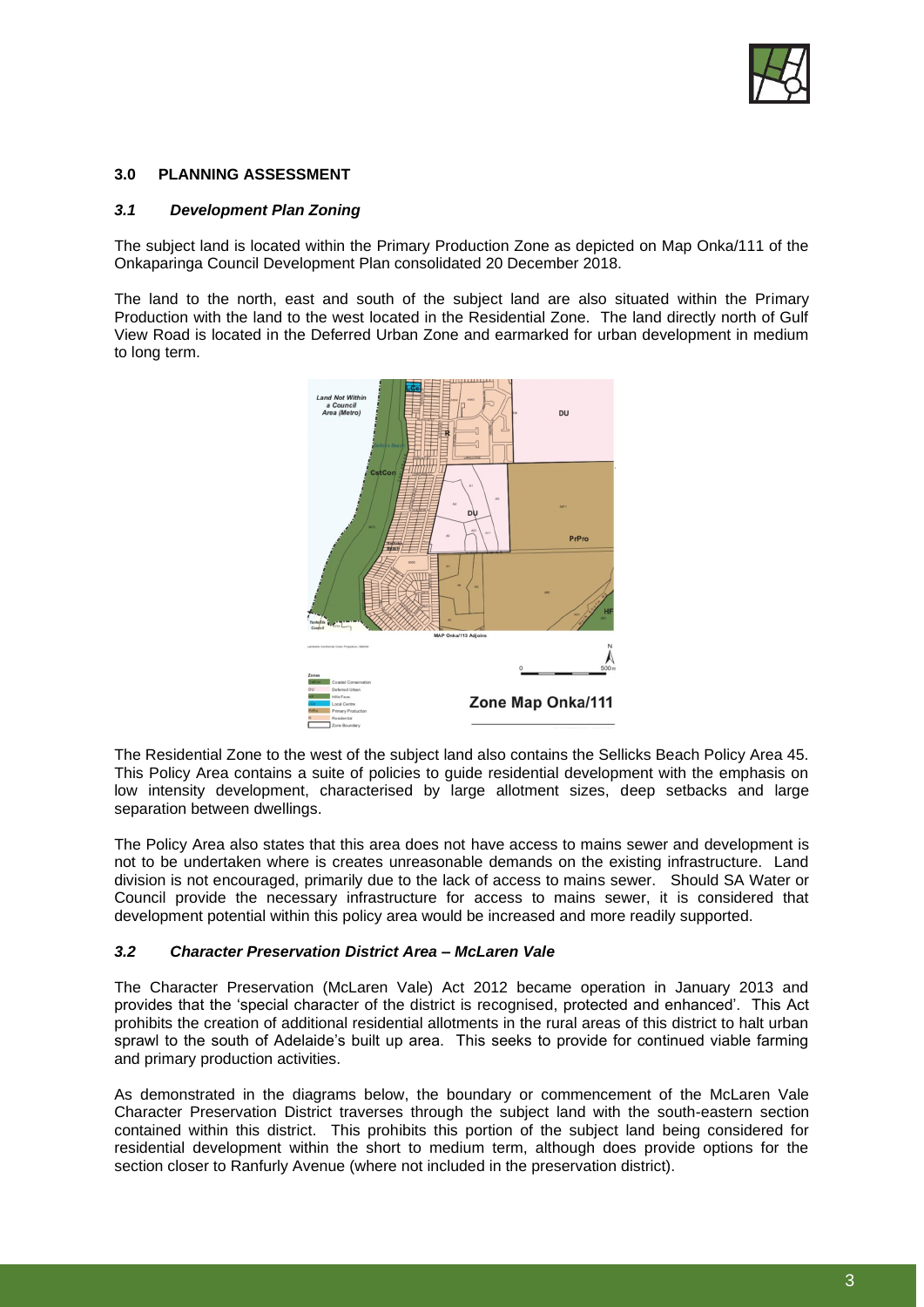



*Source – SAPPA*

It is noted that the Department of Planning, Transport and Infrastructure undertook a review of both the Barossa Valley and McLaren Vale Preservation Districts in 2018 with four key recommendations concluded. Of particular interest, Recommendation #2 states:

*"The State Planning Commission should investigate the merit of amendments to the character preservation districts in the context of Greater Adelaide's growth"*

Although the State Planning Commission has yet to commence this review, it is understood that it is likely to commence following the implementation of the State's Planning and Design Code in September 2020.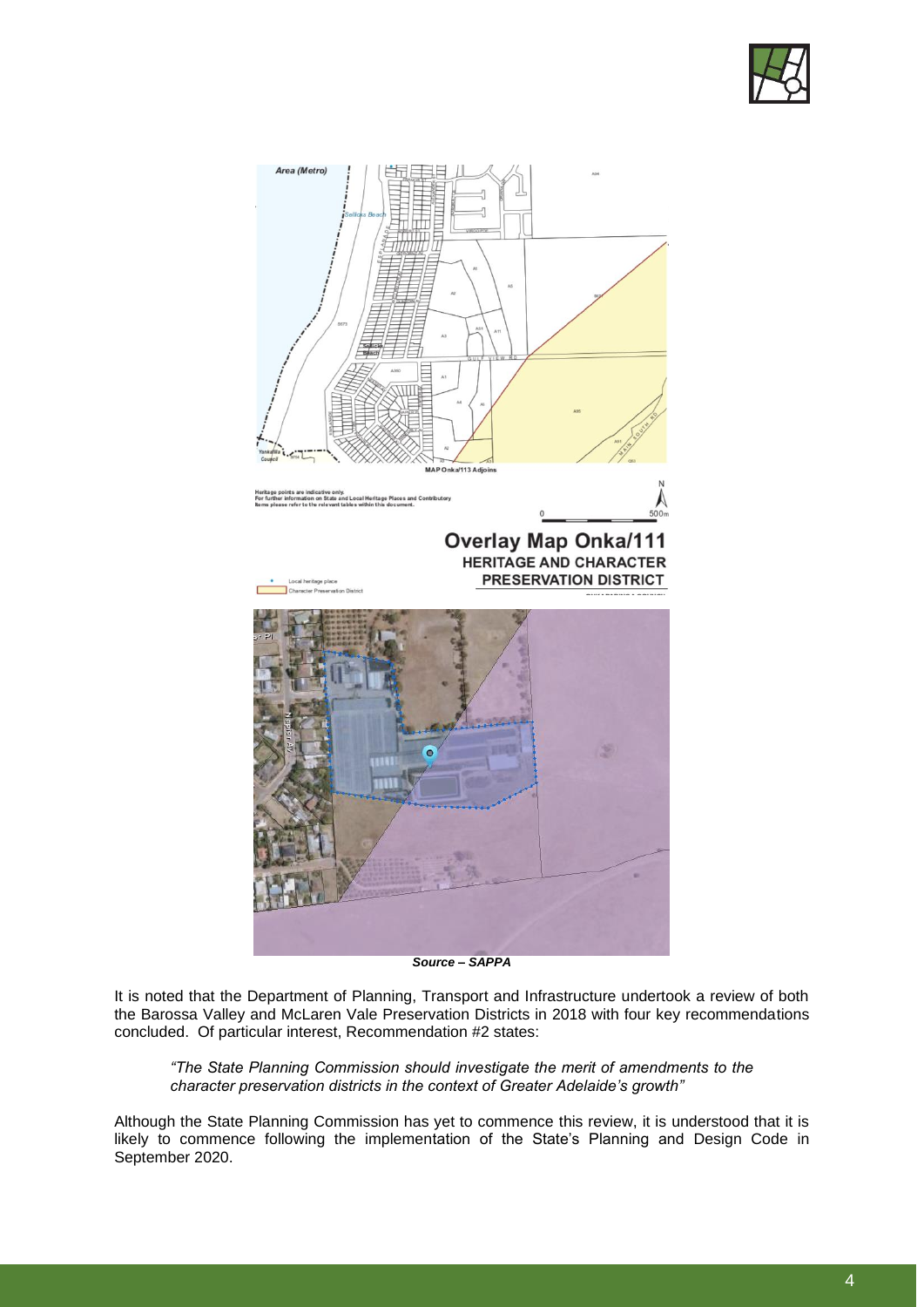

Our clients will be submitting a separate submission detailing the merits of seeking amendments to the current Character Preservation District boundaries to both the subject land and the adjoining allotments that similarly have the preservation boundary dissecting their land.

It is hopeful that the Commission will recognise the merits of portion of the subject land being considered for inclusion in the Deferred Urban Zone and ultimately assist in the realignment of the preservation boundary.

#### *3.3 Flood Risk*

The subject land is not identified as subject to any known flood risks. The City of Onkaparinga Development Plan contains a number of development constraint maps; with Map Onka/111 demonstrating the land to the north and east of the subject land is subject to flood risk.

Any future development on these allotments will require detailed analysis on mechanisms to mitigate flood risk.



#### *3.4 Strategic Planning*

The Department of Planning, Transport and Infrastructure undertakes an annual review of broad hectare land supply that provides information about the amount, ownership and distribution of broad hectare land in residential zones of the Greater Adelaide region – known as the '*Residential Broadhectare Land Supply Report'*. This annual report underpins strategic growth planning and the staging of future rezonings across the State.

In recent years there has been a number of rezonings in the northern parts of Greater Adelaide, which has resulted in a significant increase in the available broad hectare land in the north. As evident in the graph below – there is a notable shortfall in the availability of broad hectare land in the southern parts of Greater Adelaide for residential development when compared with other regions.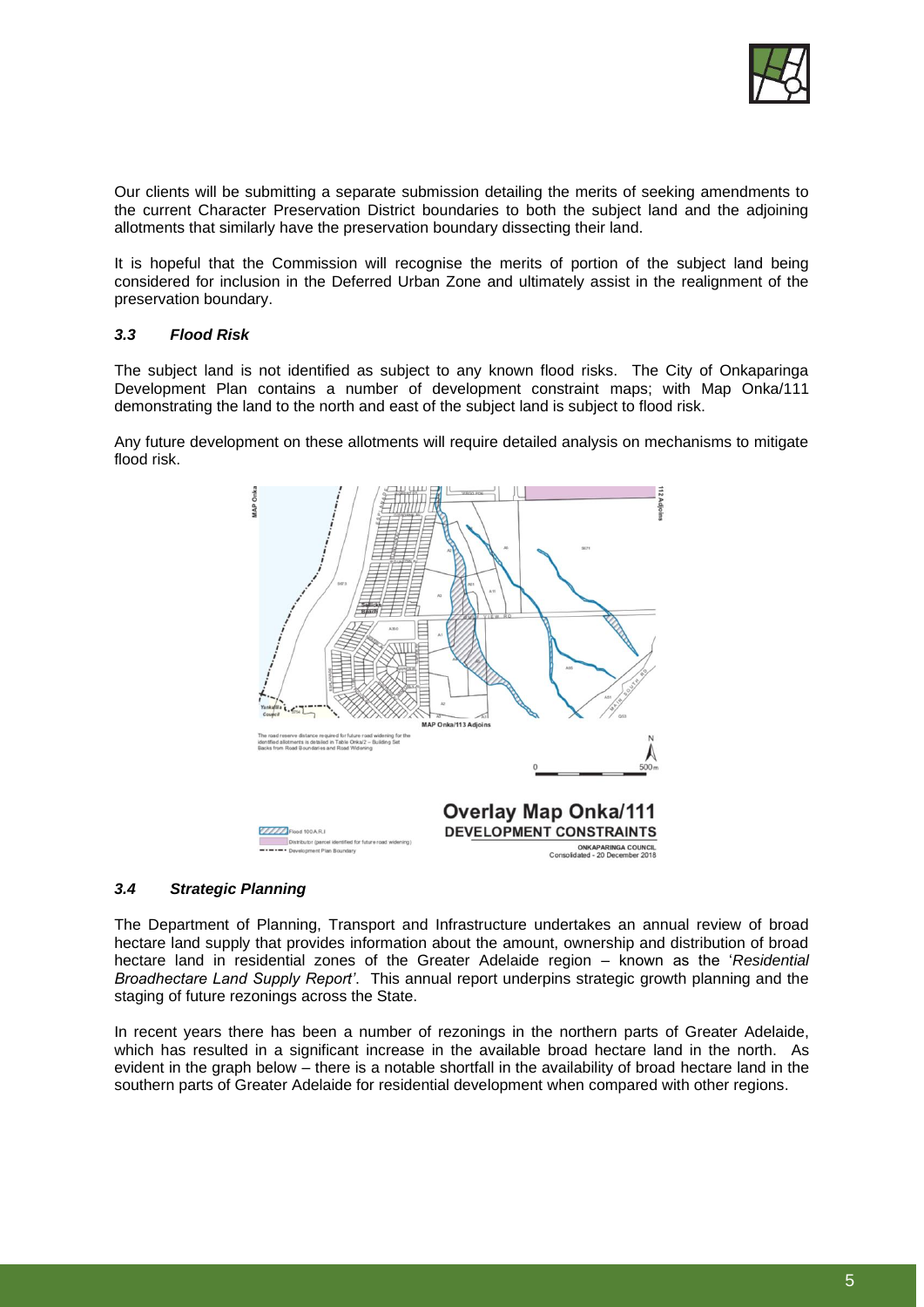

## Figure 1: Residential Broadhectare and Growth Area Land in the Greater Adelaide Region by SAGR



*Source – www.saplanningportal.sa.gov.au*

It is understood that the Department of Planning, Transport and Infrastructure is currently preparing a discussion paper (or similar) on the future metropolitan growth options for Greater Adelaide and is considering the City of Onkaparinga as a 'pilot Council' to investigate future growth areas in the southern parts of Greater Adelaide.

It is also understood that this review will be prepared prior to the State Planning Commission undertaking its review of the character preservation districts – note Recommendation #2 (as described in section 3.2 of this report) that investigating the merits of amending the character preservation districts in the *context of Greater Adelaide's growth*.

A recent discussion with the City of Onkaparinga planning staff has discovered that Council intends to undertake its own review of its existing Deferred Urban Zones and Primary Production Zones in Sellicks Beach to determine further urban growth areas and assist in influencing the future strategic directions of the State Government. It is understood that Council seeks to commence this process in mid 2020.

It is understood that the subject land is within the scope of the Strategic Planning exercise, along with the adjoining allotments to the north and south. It is understood that this cluster of allotments is being considered as a logical extension of the existing Sellicks Beach residential area.

This assists in supporting the suggested amendments to the Code to include the subject land and adjoining allotments within the Deferred Urban Zone.

## **4.0 PROPOSED AMENDMENTS TO THE PLANNING & DESIGN CODE**

Public consultation of the Code commenced on 1 October 2019 and set to conclude on 28 February 2020.

The subject land, currently contained within the Primary Production Zone, is proposed to be replaced by a Rural Zone. The envisaged land uses will be similar to that currently contained with the Onkaparinga Development Plan, however will not contain the extensive list of 'non-complying' developments.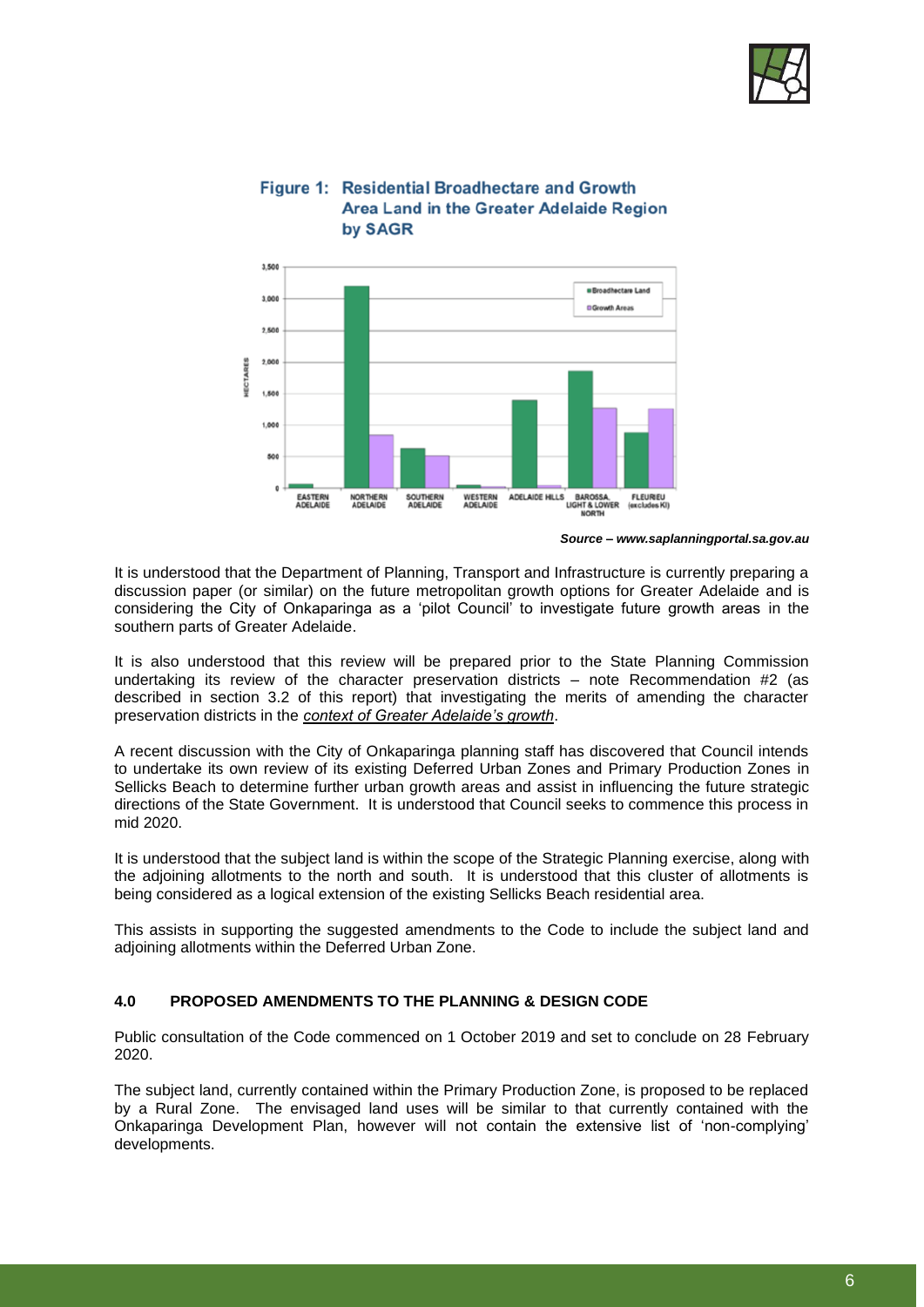

It is noted that the draft Code shows that land division is no longer a restricted form of development (is currently non-complying if less than 16 hectares) other than where the Limited Land Division Overlay applies. Given the subject land adjoins small residential allotments to the west, land division approval could be sought for allotments far less than currently allowed, removing the ability to master plan the appropriate staging of the area.

It is well known that there are wastewater infrastructure constraints in this locality, however the Code does not in any way reference this. It is therefore questioned the rationale for land division to be performance assessed – and warrants consideration for the application of different Zone over the subject land.

The draft Deferred Urban Zone contains a suite of policies that safeguard land for future urban growth with strong land division policies that limits the creation of additional allotments. This Zone is considered a more suitable zone for the subject land that recognises the logical and contiguous expansion of the Sellicks Beach urban areas.

To ensure that the subject land is considered as part of the larger land holdings, it is also considered appropriate that the following adjoining allotments to the north and south of the subject land area are also included into the Deferred Urban Zone:



#### **Allotments (parts of) suitable for inclusion into the Deferred Urban Zone**

Each of these allotments, or parts thereof, are contiguous to the existing urban areas of Sellicks Beach. To the west is the existing Residential Zoned areas with area north of Gulf View Road located in the Deferred Urban Zone. The Character Preservation District boundary is the logical extent to which urban development could occur and is expected to be developed in the medium to long term.